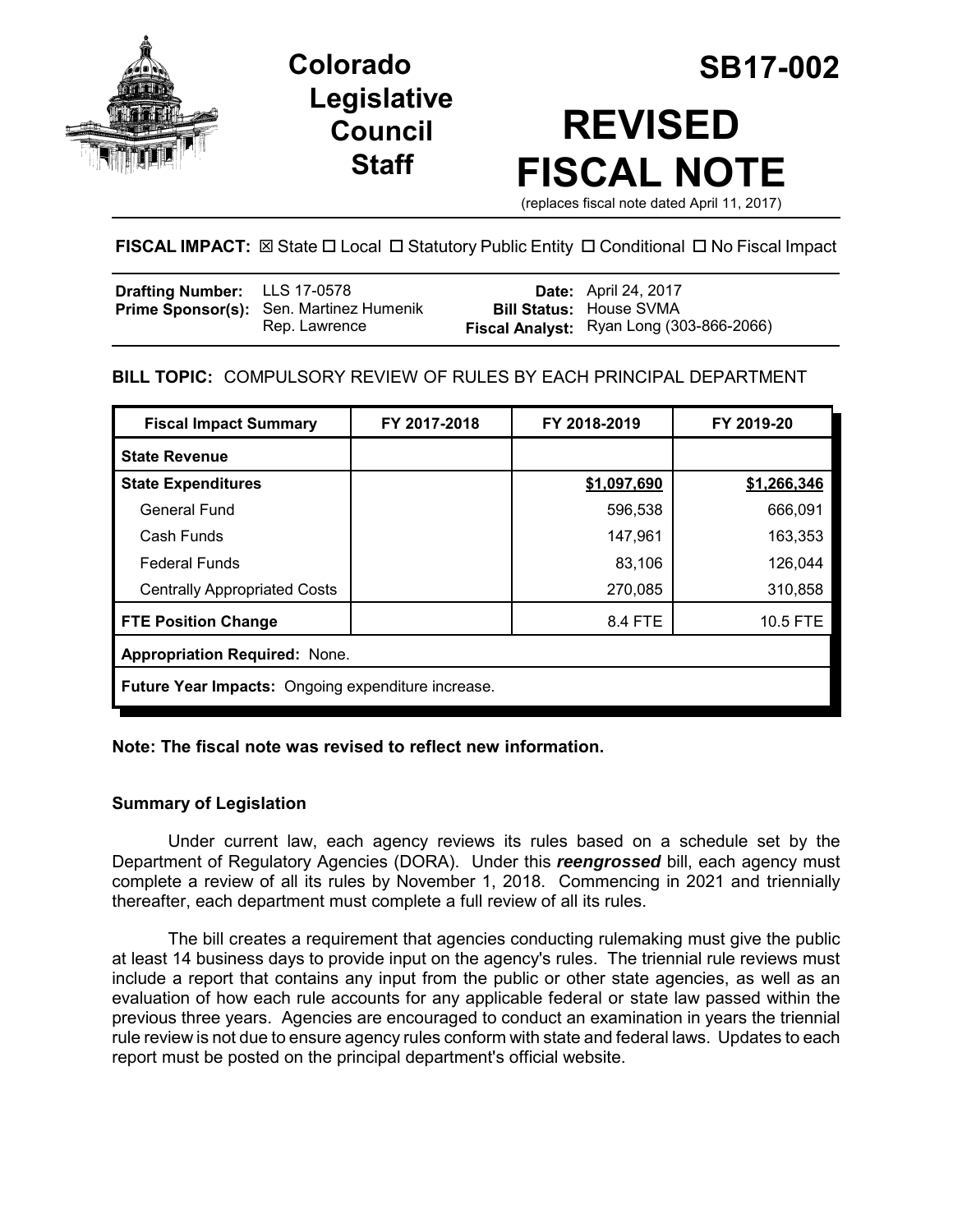#### **Background**

Senate Bill 14-063 amended the Administrative Procedures Act (APA) to require each principal department to establish, in cooperation with the Department of Regulatory Agencies (DORA), a schedule for the review of existing administrative rules. The current rule review schedule for agencies can be found in Table 1. SB 14-063 applied eight new statutory criteria, but was generally aligned with activities already taking place in the Executive Branch due to an executive order issued by the Governor in 2012. Executive Order D 2012-002 remains in effect until rescinded or superceded by a future executive order.

| Table 1. 2016 Principal Department Rule Review Schedule |                                  |  |  |
|---------------------------------------------------------|----------------------------------|--|--|
| <b>Department</b>                                       | <b>DORA Rule Review Schedule</b> |  |  |
| Agriculture                                             | 3 years                          |  |  |
| Corrections*                                            | N/A                              |  |  |
| Education                                               | Unknown                          |  |  |
| Governor*                                               | N/A                              |  |  |
| Health Care Policy and Financing                        | 5 years                          |  |  |
| <b>Higher Education</b>                                 | 1 year                           |  |  |
| <b>Human Services</b>                                   | 3 years                          |  |  |
| Judicial*                                               | N/A                              |  |  |
| Labor and Employment                                    | Unknown                          |  |  |
| Law                                                     | Unknown                          |  |  |
| Legislature*                                            | N/A                              |  |  |
| <b>Local Affairs</b>                                    | Unknown                          |  |  |
| Military and Veterans Affairs*                          | N/A                              |  |  |
| <b>Natural Resources</b>                                | 3 years                          |  |  |
| Personnel and Administration                            | 3 years                          |  |  |
| <b>Public Health and Environment</b>                    | 7 years                          |  |  |
| <b>Public Safety</b>                                    | 5 years                          |  |  |
| <b>Regulatory Agencies</b>                              | 5 years                          |  |  |
| Revenue                                                 | 5 years                          |  |  |
| State                                                   | 3 years                          |  |  |
| Transportation                                          | 1 year                           |  |  |
| Treasury*                                               | N/A                              |  |  |

\*Department has no rules reviewed that pertain to this bill.

Administrative rules promulgated in accordance with the APA are compiled in the Code of Colorado Regulations (CCR). Rules vary widely in length and complexity. The number of rules promulgated by the various principal departments and other state agencies subject to the APA also varies widely.

When an agency wants to promulgate a new rule or amend an existing rule, it must first file a "Notice of Proposed Rulemaking" with the Secretary of State. The Secretary of State then publishes the notice in the Colorado Register, which acts as notice to the public. Once the notice is filed with the Secretary of State, the public is allowed to offer comments on the proposed rule.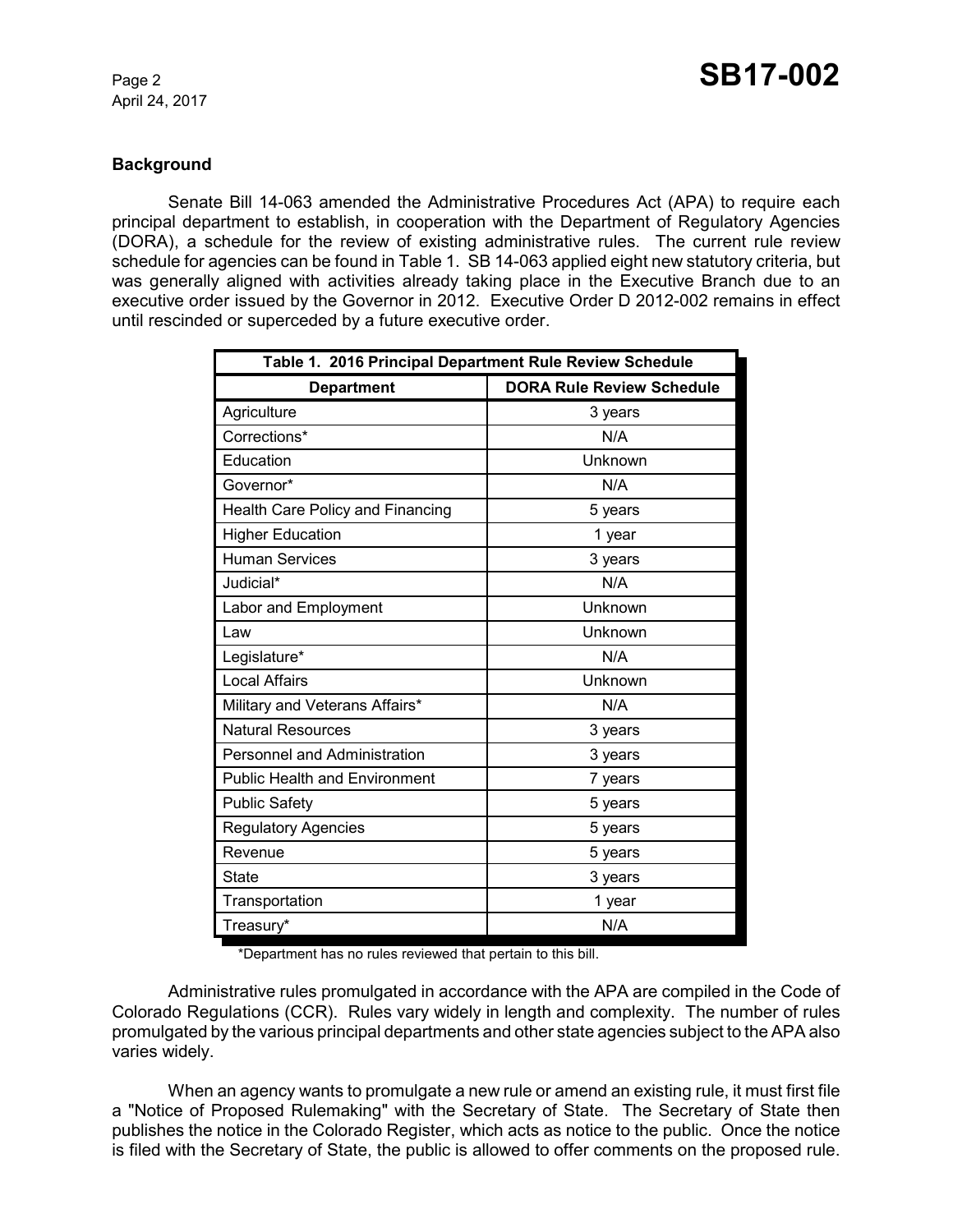Colorado state agencies must accept and consider comments from the public before the agency can adopt, amend, or otherwise change any regulation not explicitly exempted from the APA. At the hearing on a proposed rule, an agency accepts written and oral testimony about the rule. Following this hearing, the agency has 180 days to file adopted rules with the Secretary of State for publication in the Colorado Register. Adopted rules go into effect 20 days after publication, or a later date if stated in the rule.

#### **State Expenditures**

*The bill will increase state expenditures by \$1,097,690 and 8.4 FTE in FY 2018-19 and by \$1,266,364 and 10.5 FTE in FY 2019-20 and thereafter.* These costs are paid using General Fund, cash funds, and federal funds.

*Assumptions.* The following assumptions are applied to the analysis in this fiscal note:

- additional FTE will be hired in FY 2018-19;
- 33 percent of all rules will be reviewed in each year of the three year cycle;
- rules already reviewed in the current rule review cycle can be counted toward the review completed by November 2018; and
- state agencies can complete their current rule review schedule by November 2018 within existing appropriations.

*All state agencies*. Beginning in FY 2018-19, state expenditures are expected to increase to implement the three-year schedule as outlined in the bill. With the exception of the agencies listed below, state agencies will be able to accomplish the increase in workload within existing appropriations. This fiscal note assumes that any further resources needed by agencies not listed below will be requested through the annual budget process. Additionally, it is assumed that any examination to ensure that rules conform with state and federal laws can be done within existing appropriations.

Due to the varying complexity of rules between state agencies and varying degree of time needed to gather stakeholder input, the workload between different agencies can vary widely. In addition, as shown in Table 1, the amount of time departments have to complete their current DORA scheduled rule review varies. Agencies that are currently on a three-year review cycle will see fewer impacts to their current rule review process than agencies on a five- or seven-year rule review cycle. The two primary drivers for the departments requiring additional FTE are:

- the compression of their rule review schedule from their current schedule to a three year review schedule; and
- the complexity of department rules and level of stakeholder involvement required by these agencies.

| Table 2. Expenditures Under SB17-002               |            |            |            |
|----------------------------------------------------|------------|------------|------------|
| <b>Cost Components</b>                             | FY 2017-18 | FY 2018-19 | FY 2019-20 |
| <b>Health Care Policy and Financing Subtotal</b>   |            | \$196,947  | \$303,942  |
| <b>Personal Services</b>                           |            | \$144,835  | \$248,287  |
| FTE.                                               |            | 2.4        | 4.0        |
| <b>Operating Expenses and Capital Outlay Costs</b> |            | 21.377     | 3,800      |
| Centrally Appropriated Costs*                      |            | 30,735     | 51,855     |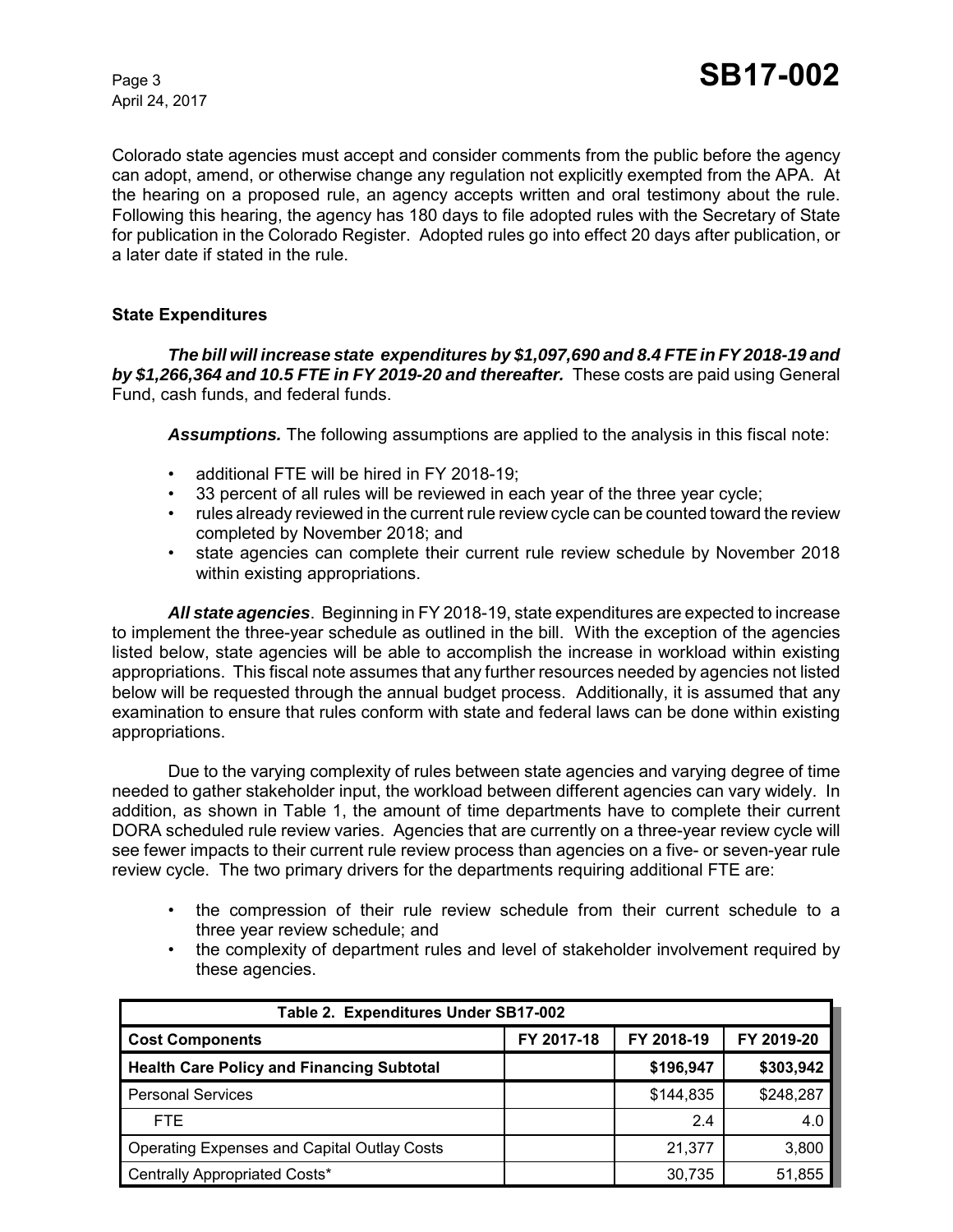| Table 2. Expenditures Under SB17-002 (Cont.)       |            |             |             |
|----------------------------------------------------|------------|-------------|-------------|
| <b>Cost Components</b>                             | FY 2017-18 | FY 2018-19  | FY 2019-20  |
| <b>Public Health and Environment Subtotal</b>      |            | \$611,015   | \$670,144   |
| Personal Services (New FTE)                        |            | \$206,292   | \$225,046   |
| <b>FTE</b>                                         |            | 2.6         | 2.8         |
| Personal Services (Existing FTE)                   |            | 213,496     | 252,249     |
| <b>Operating Expenses and Capital Outlay Costs</b> |            | 16,769      | 2,660       |
| Centrally Appropriated Costs*                      |            | 174,458     | 190,189     |
| <b>Revenue Subtotal</b>                            |            | \$289,728   | \$292,260   |
| <b>Personal Services</b>                           |            | \$202,509   | \$219,931   |
| <b>FTE</b>                                         |            | 3.4         | 3.7         |
| <b>Operating Expenses and Capital Outlay Costs</b> |            | 22,327      | 3,515       |
| Centrally Appropriated Costs*                      |            | 64,892      | 68,814      |
| <b>TOTAL COSTS</b>                                 |            | \$1,097,690 | \$1,266,346 |
| <b>TOTAL FTE</b>                                   |            | 8.4         | 10.5        |

*\* Centrally appropriated costs are not included in the bill's appropriation.*

**Department of Health Care Policy and Financing (HCPF).** HCPF requires 2.4 FTE in FY 2018-19 to collapse their current five-year review schedule into the three-year review schedule required under this bill. Costs in FY 2018-19 assume a November 1, 2018, start date for new FTE and are prorated to account for the General Fund paydate shift. HCPF rules are generally related to health benefits, health program eligibility, provider enrollment, and recovery of payments. These rules are complex, and have a high degree of interest and participation from stakeholders. This fiscal note assumes the department will continue to involve the Medical Services Board in the rule review process. These costs will be paid from General Fund, the Hospital Provider Fee Cash Fund, and federal funds.

*Department of Public Health and Environment (CDPHE).* CDPHE requires 2.6 FTE and an increase in appropriations for existing staff in FY 2018-19 to collapse their current seven-year review schedule to three-year review schedule as required under this bill. Costs in FY 2018-19 are prorated to account for the General Fund paydate shift. The nature of the department's activities, such as regulating power plant emissions or hazardous waste, means that rules are highly technical and detailed.

**Department of Revenue (DOR).** DOR requires 3.4 FTE in FY 2018-19 to collapse their current five-year review schedule to a three-year review schedule as required under this bill. Costs in FY 2018-19 are prorated to account for the General Fund paydate shift. Much of the rule review for this department is managed by a single section of staff, rather than spread between multiple sections and managers.

*Centrally appropriated costs.* Pursuant to a Joint Budget Committee policy, certain costs associated with this bill are addressed through the annual budget process and centrally appropriated in the Long Bill or supplemental appropriations bills, rather than in this bill. The centrally appropriated costs subject to this policy are estimated in the fiscal note for informational